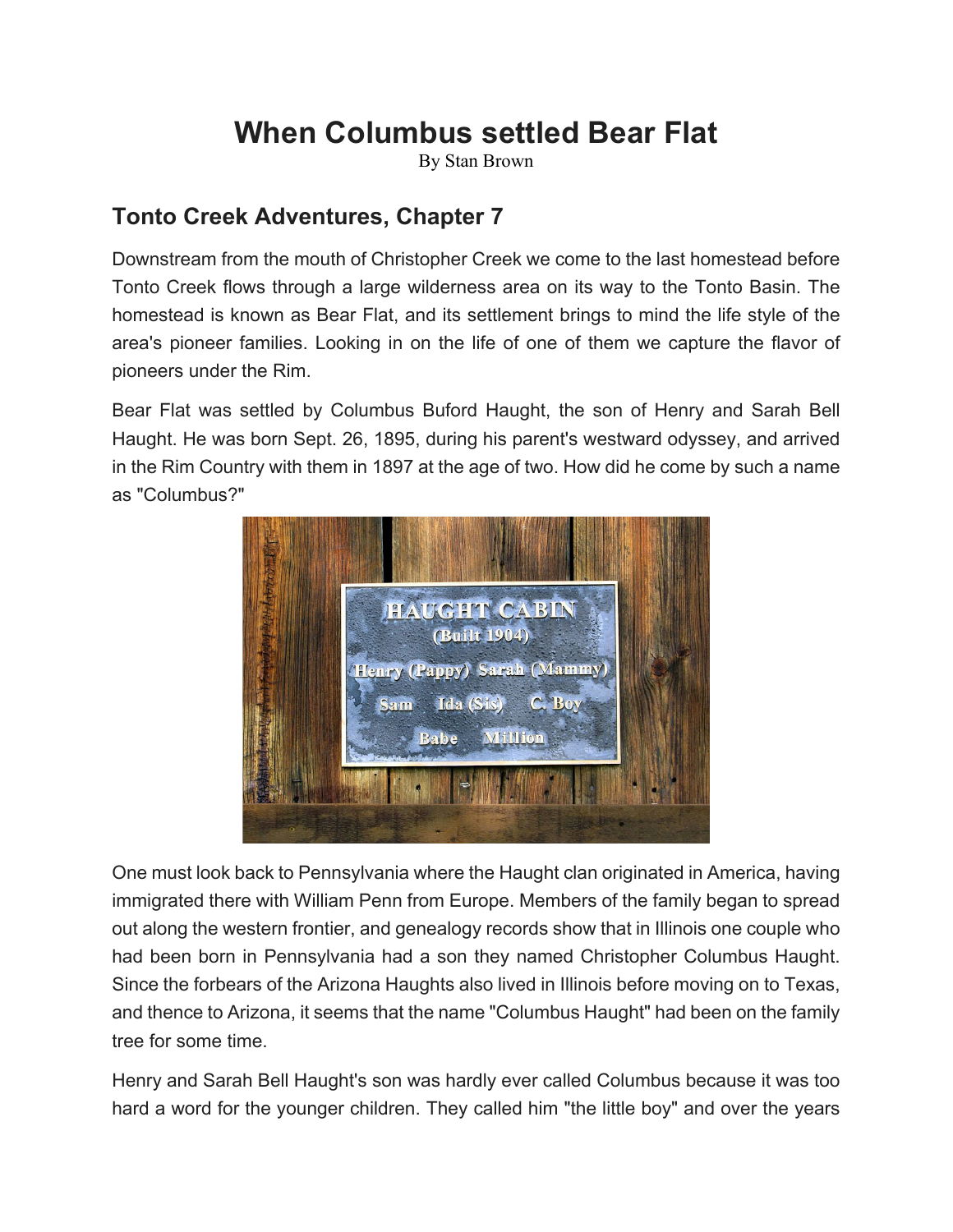that shortened simply to "Boy." As Boy Haught was growing up to be a cowboy school took a back seat when roundups and other ranch work summoned. He attended here and there, from time to time, along with his numerous cousins who lived up and down these same valleys.

Boy Haught served in the army during World War I, but before leaving for the war he purchased the squatter's rights to a claim owned by Ed Harris along Tonto Creek. It was called Bear Flats because prolific berry bushes along the creek made it a haven for bears. During the conflict in Europe Boy's frontier ability to shoot straight placed him as a sharp shooter in the front lines, and he was in Germany when the Armistice was signed.

Discharged May 23, 1919, he returned from the war to continue developing his land. Years later in an interview with a local educator, Ira Murphy, Boy Haught expressed pride that the family owned all the land from Little Green Valley to Tonto Creek, Thompson Draw (where the Haughts operated a saw mill), Bear Flats, and up stream to "Old Dick Williams place," the place that Henry and Boy's brother Sam had settled. "We owned all that at one time."

His statement did not include Kohl's Ranch, which was never owned by the Haughts, but it speaks of how the settlers were so isolated they just took possession of the entire forest and treated it as their own.

There was little time for social life, except when the dances took place at the schools on Tonto Creek and in Gordon Canyon. It was at a dance in the Gordon Canyon schoolhouse that Boy Haught met Flora Hunt. After that first meeting he would ride over to Gordon Canyon, where she lived with her uncle and mother at the Anderton place, and escort her to the dances. Since the dance usually lasted all night, he would escort her home the next day and then ride home to go to work. [1]

Flora and Boy Haught were married Dec. 25, 1922 at the Little Green Valley Ranch. Flora said that it was too far to ask their friends and family to come all the way to her home in Gordon Canyon, so she consented to have the wedding at the Haught place. The couple made their home at Bear Flat in the little house that already stood on the property. "It was fine for us," Flora later said. "Our first child, Columbus Junior, was born there."